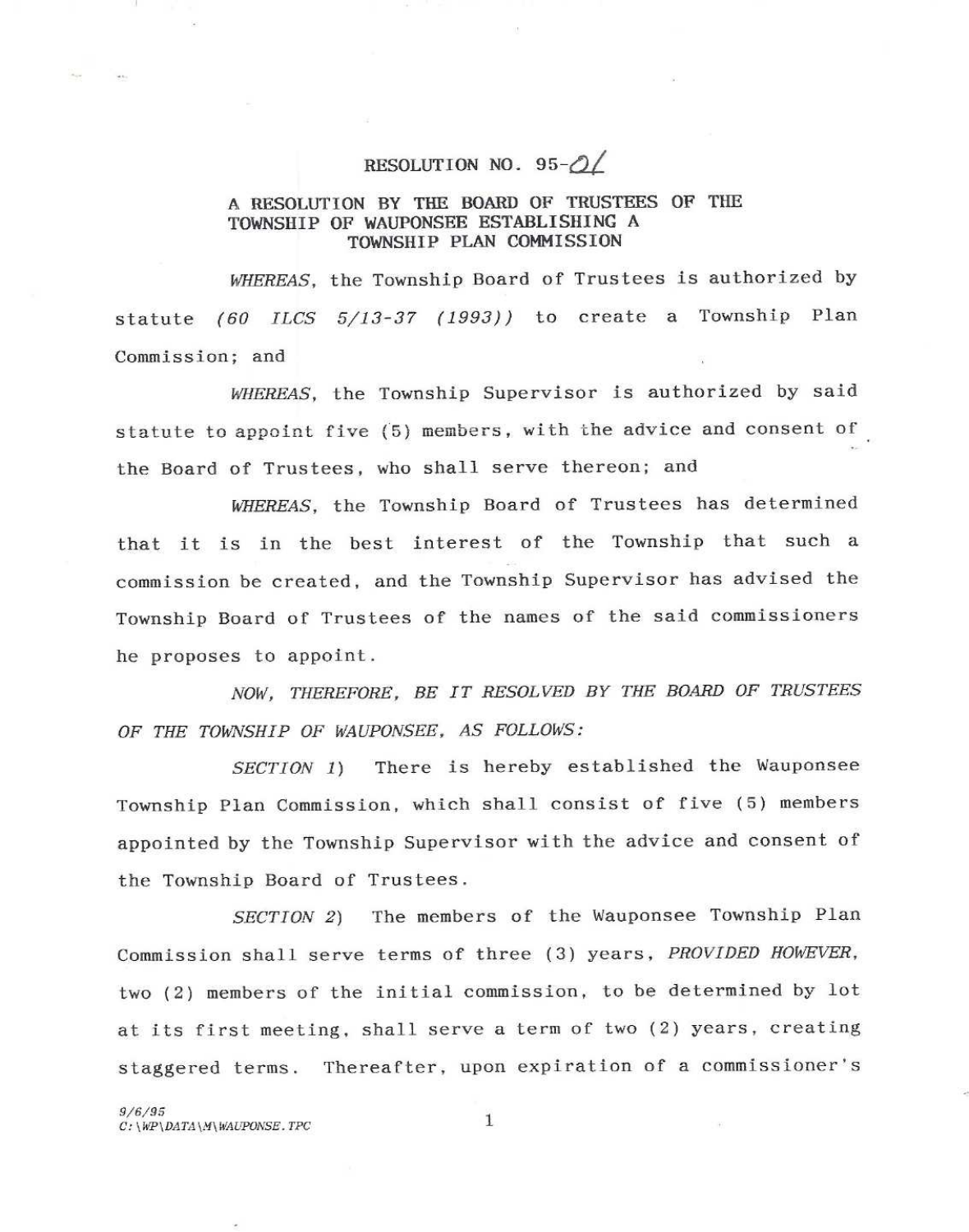term, he shall be reappointed or replaced for a succeeding term of three (3) years.

*SECTION 3)* The Wauponsee Township Plan Commission shall have the authority to employ such staff as it shall deem necessary, including secretaries and professional personnel such as engineers, planners and attorneys, the expenses of which shall be paid by the Board of Trustees.

*SECTION 4)* The Wauponsee Township Plan Commission shall have all of the duties and the powers set forth in the statute.

*SECTION* 5) This Resolution shall be in full force and effect upon its passage by a majority of the Township Board of Trustees.

of, PASSED by the Township Supervisor and Board of Trustees of Waugonsee Township, Grundy County, Illinois, on this  $\angle 3$  day , 1995.

| AYE | NAY<br>×            |
|-----|---------------------|
|     |                     |
|     |                     |
|     | ×                   |
|     | ÷                   |
|     | <b>MAYOR CARPER</b> |

Homer J. Carr, Supervisor Ray Frederick, Trustee Bruce E. Southcombe, Trustee Douglas C. Foss, Trustee Michael J. Stuckey, Trustee

Zlerk of the Township Wauponsee

2